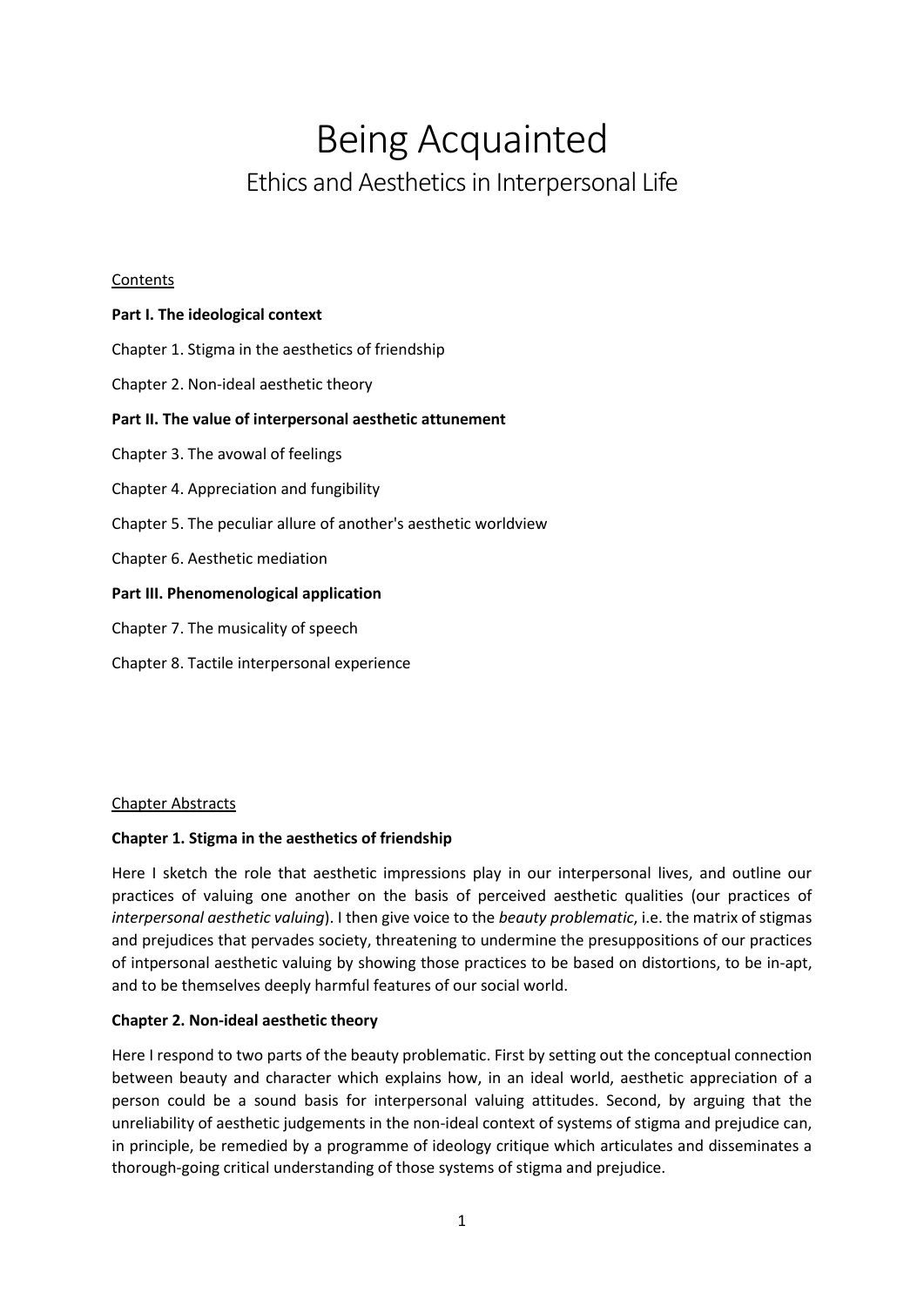#### **Chapter 3. The avowal of feelings**

The benevolence condition, discussed in chapter one, was a presupposition of our practices of attending to and appreciating one another's aesthetic qualities, and allowing such appreciation to affect our feelings about one another. It was the presupposition that such practices are, on balance, valuable features of our social lives. In this and the following three chapters I defend the benevolence condition by arguing that appreciation of the qualities of others is constitutive of some of the fundamental goods of social life including recognition and communion, and that, moreover, the relevant qualities are pervasively aesthetic. This chapter advances a presumptive argument for the much-maligned *qualities view* (QV) about the rationality of love, according to which love is justified by reference to the love-worthy qualities of the beloved. The presumptive argument rests on the value that deliberative avowal brings to love – a value that the QV's various anti-rationalist rivals cannot explain.

## **Chapter 4. Appreciation and fungibility**

This chapter presses the similarity between aesthetic appreciation, and interpersonal love. I take up and respond to the oft-rehearsed trading-up objection to the QV, as well as some closely related objections. The problems typically identified by the objection arise from the idea that love-worthy qualities could be coarse-grained, when in fact they must be fine-grained. The analogy with appreciation of aesthetic qualities helps to draw out this point. Once the fine-grained nature of loveworthy qualities is properly understood, it is clear that critics of the QV cannot rely on the trading-up objection to motivate its rejection. The chapter's core argument begins to illuminate the persistently aesthetic nature of interpersonal affections.

#### **Chapter 5. The peculiar allure of another's aesthetic worldview**

In this chapter, I argue that interest in another's aesthetic worldview – which requires attention to their personal aesthetic qualities – has a distinctive and weighty value for many kinds of relationship. My argument proceeds by first establishing that a key part of the kind of intimacy that is valuable to many personal relationships is parties' appreciation of core aspects of one another's personalities. The question then becomes whether it is valuable for one's aesthetic worldview to be such a core aspect. In response, I offer some plausible assumptions about the importance of an aesthetic worldview for creativity, and for autonomous agency more generally. In light of these considerations, it appears that both our aesthetic worldviews, and interpersonal interest in them, are deeply valuable to individual and social life.

#### **Chapter 6. Aesthetic mediation**

This chapter extends the discussion of aesthetic worldviews, bringing it to bear on the rationalistic conception of love developed in chapters 3 and 4. I argue that as self-conscious beings, the qualities of ourselves that we tacitly present to others for evaluation are mediated by our own aesthetic worldviews. As a result, all of the kinds of qualities that can favour interpersonal valuing-attitudes are the appropriate objects of distinctly aesthetic appreciation. This view encourages a picture of communion – time spent self-consciously in the company of another person – as centrally involving interpersonal aesthetic appreciation.

## **Chapter 7. The musicality of speech**

Having completed the abstract argument for the view that the beauty problematic can and should be overcome, this chapter returns to the phenomenological texture of interpersonal life. I consider aesthetic appraisal of speech as an example of the many (and the many non-visual) aesthetic